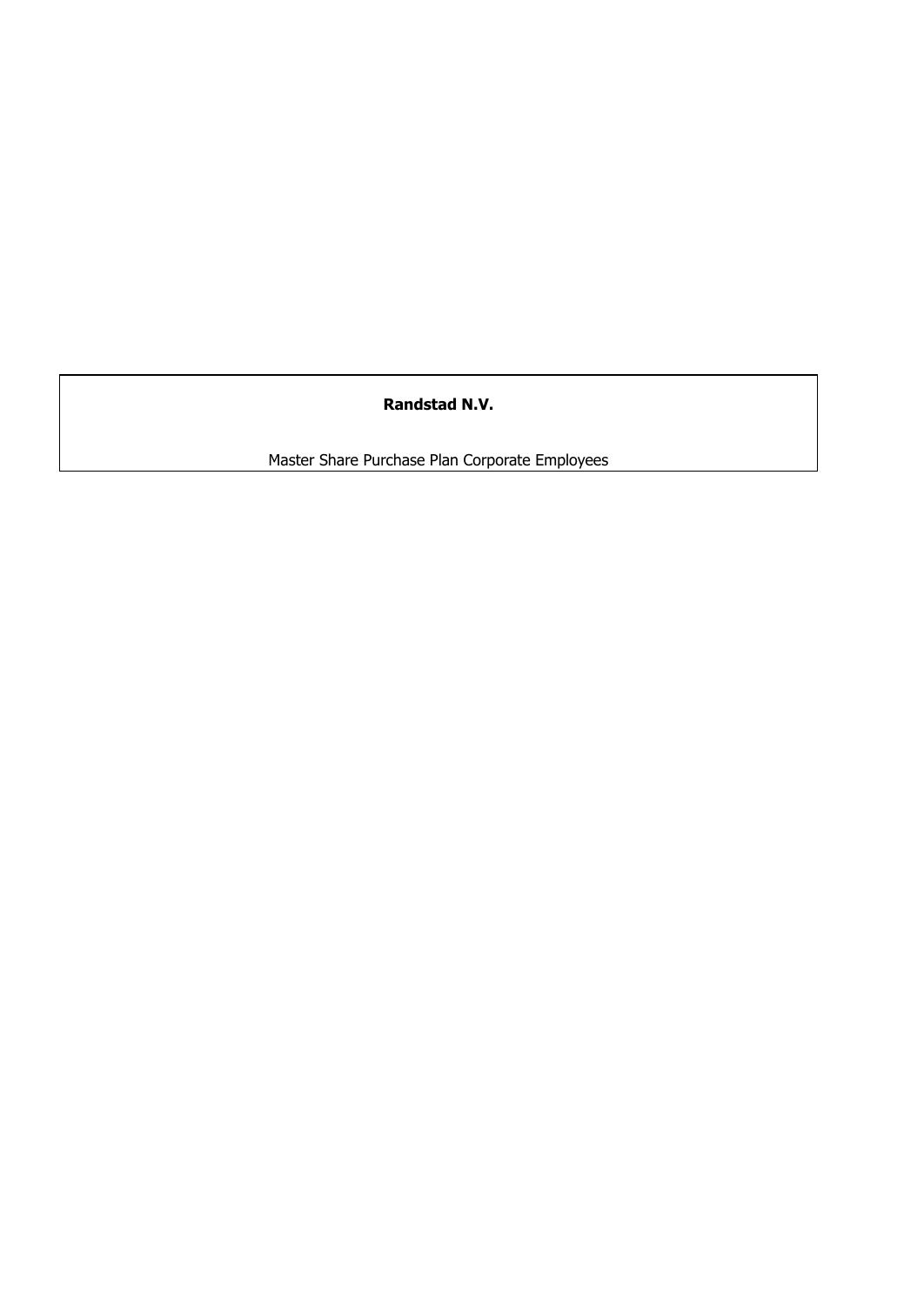### **CONTENTS**

| Article 1          | Definitions                                                            | $\overline{2}$ |
|--------------------|------------------------------------------------------------------------|----------------|
| Article 2          | Saving to Purchase Shares                                              | 3              |
| Article 3          | Allocation of Bonus Shares and Additional Bonus Shares                 | 4              |
| Article 4          | Dividend                                                               | 5              |
| Article 5          | Modification                                                           | 5              |
| Article 6          | <b>Share Price</b>                                                     | 5              |
| Article 7          | Sale of Shares                                                         | 6              |
| Article 8          | Taxes and social security premiums                                     | 7              |
| Article 9          | Change of Control                                                      | 7              |
|                    | Article 10 Employment                                                  | 7              |
|                    | Article 11 Insider dealing rules                                       | 8              |
| Article 12 Notices |                                                                        | 8              |
|                    | Article 13 Data Protection                                             | 8              |
|                    | Article 14 Timing and termination                                      | 9              |
|                    | Article 15 Choice of law and language                                  | 9              |
|                    | Addendum to the Master Share Purchase Plan per country (if applicable) |                |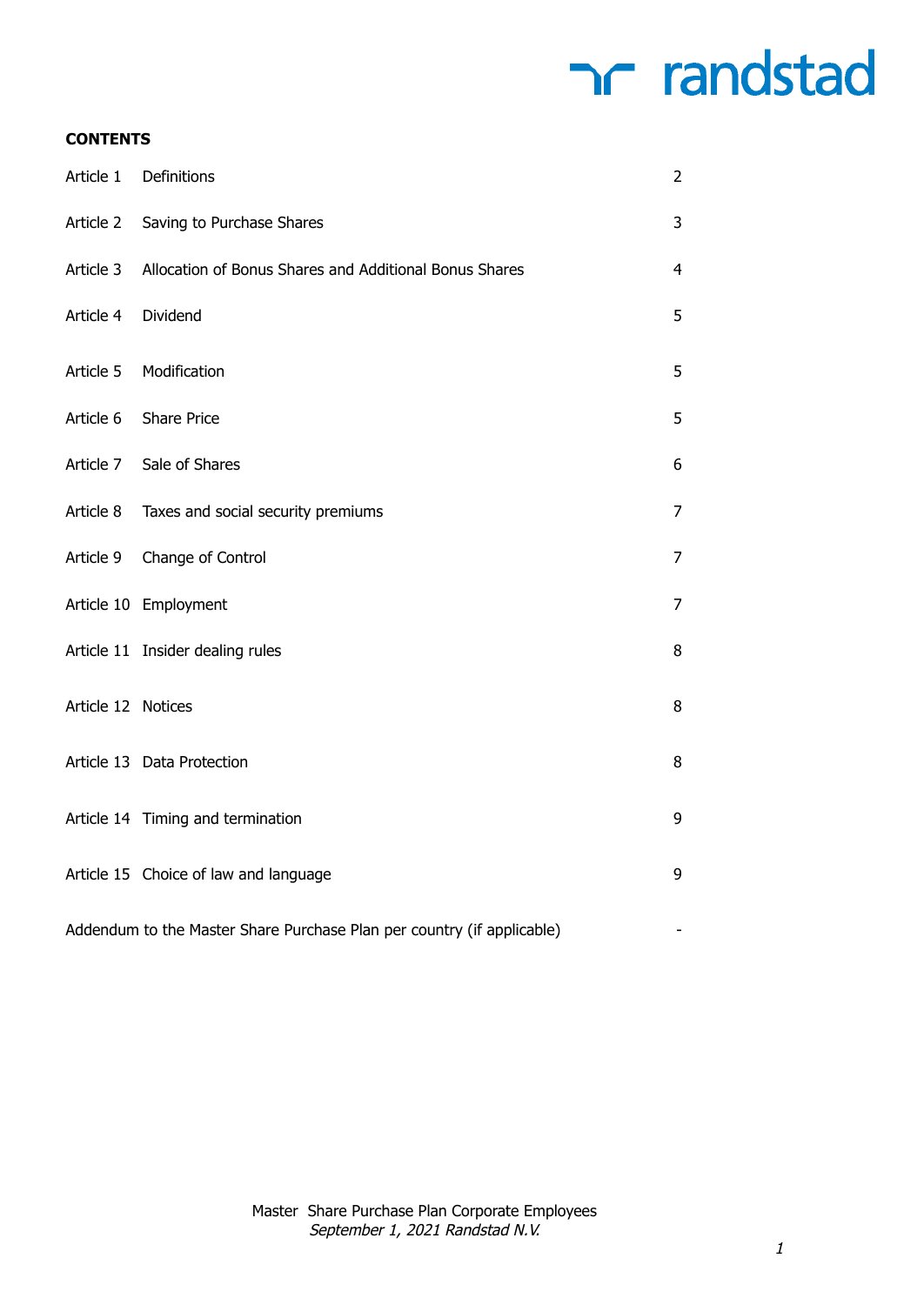The following represents the Master Share Purchase Plan (the "**Plan**") of Randstad which consists of a Master Share Purchase Plan for all Employees and its addenda, as to be issued from time to time, together forming one integral plan.

### **Article 1 Definitions**

The following words and expressions have the following meanings for the purposes of the Plan:

- a. **"Additional Bonus Shares"** means such number of Shares to be Allocated to an Employee for no consideration in the event that Administrator has administered the Shares Purchased under the Plan for an uninterrupted period of twelve months as from the Purchase Date. Additional Bonus Shares shall be treated as Shares for all purposes under this Plan.
- b. **"Administrator"** means Randstad or any party acting on its behalf as the case may be.
- c. **"Affiliated Company"** means a company in which Randstad directly or indirectly owns all of the shares of stock or other capital interest, or, upon a decision of the Executive Board, any other company.
- d. **"Allocate"** means the allocation of Shares which are administered and held in tOption for the Employee.
- e. **"Annual Salary"** for any Employee for any Savings Period means the gross monthly salary of such Employee (excluding bonus payments and fringe benefits) as of the start of a Saving Period (or, if later, his date of hire), multiplied by 12 or >12 in case the gross monthly salary is paid in more installments (13, 13,02 or 14, etc.).
- f. **"Average of the Opening and Closing price"** means the Opening Price on Euronext plus the Closing Price on Euronext of the same Trading Day divided by two.
- g. **"Bonus Shares"** means such number of Shares to be Allocated to an Employee for no consideration in the event that Administrator has administered the Shares Purchased under the Plan for an uninterrupted period of six months as from the Purchase Date. Bonus Shares shall be treated as Shares for all purposes under this Plan.
- h. **"Business Day"** means a day (other than a Saturday or a Sunday) on which banks are open in Amsterdam, The Netherlands.
- i. **"Change of Control"** means, with respect to Randstad or any Affiliated Company:

(i) any merger or consolidation of Randstad or such Affiliated Company with or into any other Person, or any share purchase or sale, reorganization, recapitalization, or other transaction or series of related transactions, if, immediately after giving effect to such merger, consolidation, stock purchase or sale, reorganization, recapitalization, or other transaction or transactions, any Person, or group of Persons under common control, not controlling Randstad or such Affiliated Company at the date of adoption of the Plan (or, if later, the date such Affiliated Company becomes such), acquires control of Randstad or such Affiliated Company or of its transferee(s) or surviving Persons; or

(ii) any sale, transfer or other conveyance, whether direct or indirect, of all or substantially all of the assets of Randstad or such Affiliated Company, on a consolidated basis, in one transaction or a series of related transactions.

- j. **"Company"** means Randstad and/or an Affiliated Company of Randstad as the context may require.
- k. **"Employee"** means, except as provided below/on any addenda hereto, any individual who is employed by the Company. "Employee" shall not include: (i) an individual classified, under any Company's customary worker classification procedures (whether or not such individual is actually an Employee), as an independent contractor, a leased employee, a payrollee, or a temporary employee

r randstad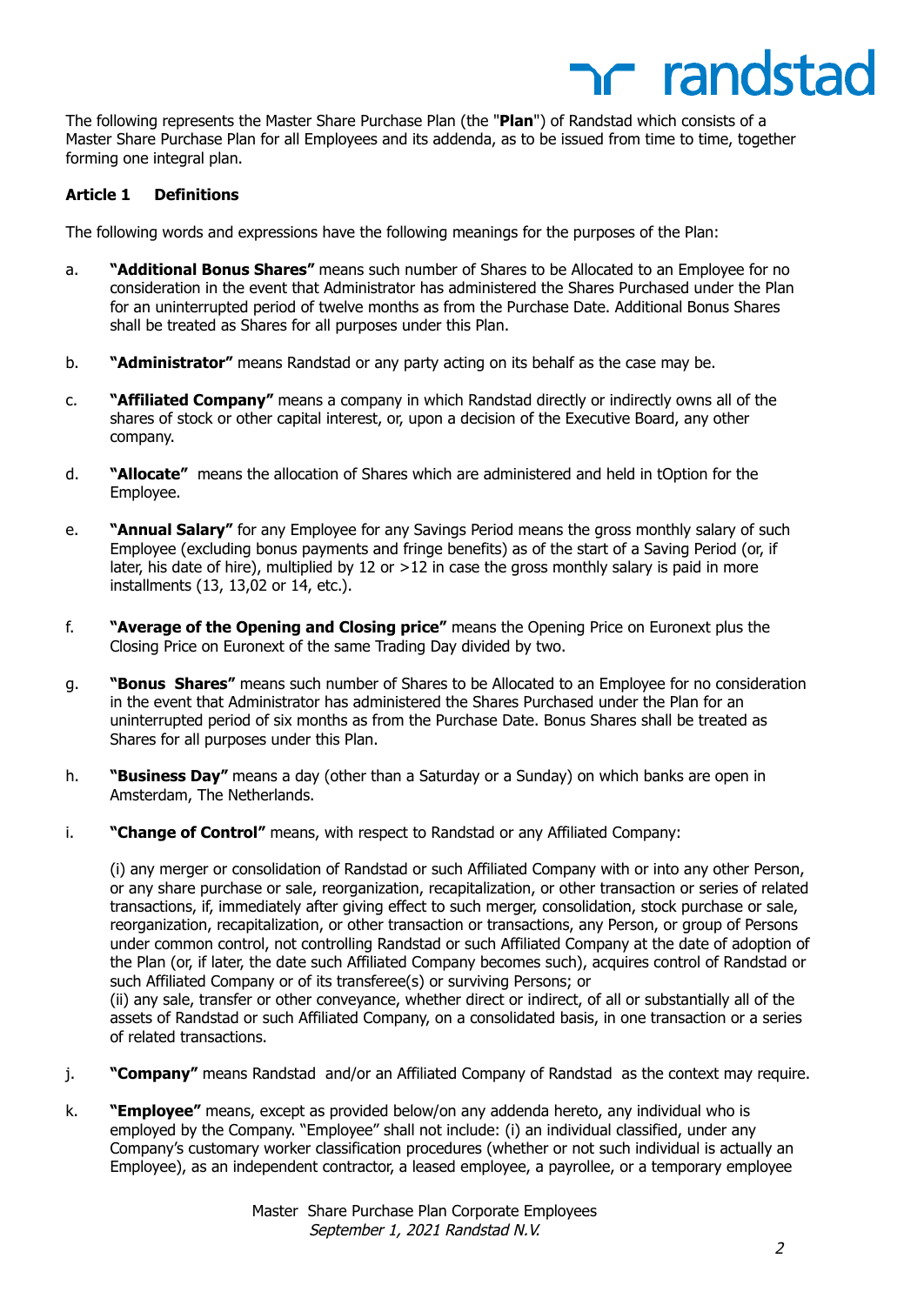(whatever his or her formal title or status) who performs services for the Company's clients; or (ii) any individual who is employed by a franchisee of the Company, regardless of whether he is classified as a Company "asset" or any similar classification.

- l. **"Euronext"** means the official market of the Amsterdam, The Netherlands stock exchange, Euronext N.V. or its legal successor(s).
- m. **"Executive Board"** means the board of directors of Randstad.
- n. **"Fractional Share"** means such non-listed part of Shares as administered and calculated by Administrator.
- o. **"Money Account"** means a financial account maintained in tOption in which the financial transactions of the Employee are recorded, in EURO and non-interest bearing.
- p. **"Purchase"** means Shares being Allocated to and paid for by the Employee subsequent to a Saving Period.
- q. **"Purchase Date"** means in relation to any Share, the date on which the Employee, subject to Article 2.1 of this Plan, Purchases Shares in the Company. The Allocation Date will be within two weeks directly following any Saving Period.
- r. **"Person"** means any individual, partnership, limited liability company, firm, corporation, company, association, trust, unincorporated organization or other (legal) entity.
- s. **"Randstad"** means Randstad N.V., a public limited liability company, incorporated in the Netherlands, with its statutory seat at Amsterdam, and its offices at 1112 TC Diemen, Diemermere 25, registered under chamber of commerce number 33216172.
- t. **"Saving Period"** any period of six months starting on either May 1<sup>st</sup> or November 1<sup>st</sup> of any calendar year during which an Employee saves a percentage from his Annual Salary to Purchase Shares on the Purchase Date.
- u. **"Shares"** means the ordinary shares in the capital of Randstad as listed on Euronext.
- v. **"Share Price"** means the price per Share as set out in Article 6.1.
- w. **"Six Months Holding Period"** means the six months period following each Purchase Date.
- x. **"SRO"** means Stichting Randstad Optiefonds a foundation ("stichting") incorporated under the laws of the Netherlands with its statutory seat in Amsterdam, the Netherlands.
- y. **"tOption"** means the website which gives access to the Employee's personal online Share, Fractional Share and Money Account.
- z. **"Trading Day"** means a calendar day on which Euronext is open for trade.
- aa. **"Twelve Months Holding Period"** means the twelve months period following each Purchase Date.

Any reference in this Plan to gender shall include all genders, and words imparting the singular number only shall include the plural and vice versa.

### **Article 2 Saving to Purchase Shares**

2.1 An Employee shall become eligible for participation in the Plan upon the date his employment with the Company commences. The Employee can only participate if he actually receives income from employment in the Saving Period. Each Employee who is a participant for a Saving Period shall be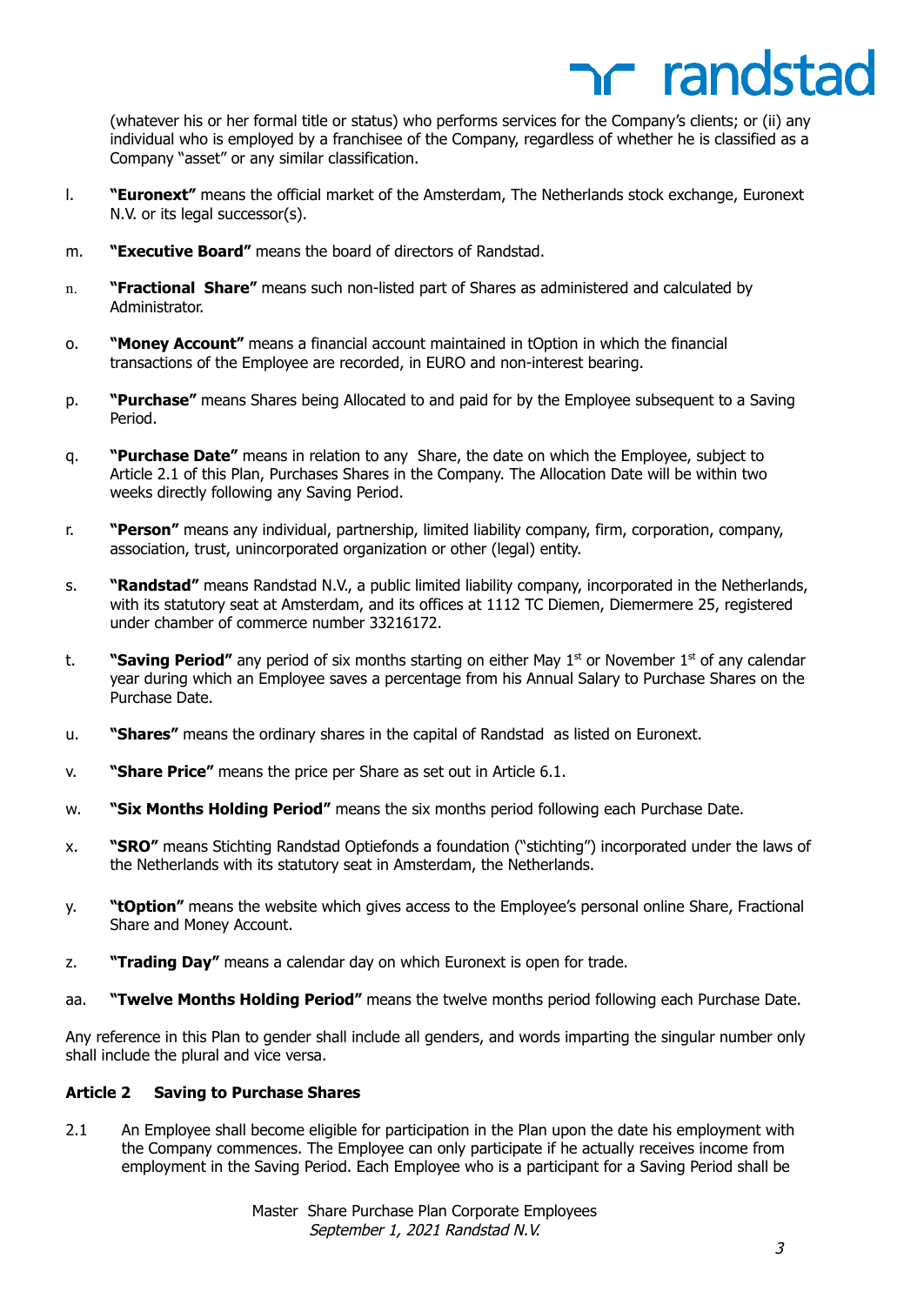# **net randstad**

granted the right to be Allocated Shares on the Purchase Date relating to that Saving Period. The maximum amount, determined on an annual basis, of the value of Shares that an Employee may be Allocated under the Plan shall be equal to 5% of the Annual Salary of such Employee plus any interest on the amount saved during a Saving Period. The maximum percentage per Saving Period and therefore on each Purchase Date will be calculated pro rata per Saving Period.

- 2.2 Each Employee participating in the Plan may save a percentage to be Allocated Shares, up to the amount set forth in Article 2.1, through fixed deductions from periodic net salary. To participate in the Plan during any Saving Period, an Employee must sign a request to be Allocated Shares on a form provided by the Company stating that the Employee desires to be Allocated Shares under the Plan and showing the percentage of saving chosen by such Employee for such Saving Period. The request to participate in the Plan during any Saving Period must be delivered by a date before the Saving Period (or later at the date of hire), as established by the Company with notice to eligible Employees, to the person or office designated to receive and accept such request.
- 2.3 Interest may accrue on the amounts saved by each Employee at an interest rate decided by the Company at the start of the Saving Period.
- 2.4 At any time, but not later than, the close of business on the last Business Day of a Saving Period (or such earlier date as the Company may establish by notice to participating Employees), each Employee will have the right, by giving notice to the Company in such form as the Company shall provide, to stop savings for the next Saving Period. In addition, at any time, upon request by an Employee, the Company shall repay the full amount saved in the current Saving Period by such Employee at the end of the Saving Period together with any interest accrued thereon as provided in Article 2.3, if applicable. The Company may withhold from any amount to be so repaid such amount as may be required by law.

A determination by an Employee to stop saving for the next Savings Period, or to request the Company to repay the amount saved will be irrevocable. Employees may restart participation in the Plan only at the beginning of a subsequent Saving Period.

- 2.5 At the Purchase Date following each Saving Period, all amounts saved by an Employee, plus any interest accrued in accordance with Article 2.3, unless the amount will be repaid under Article 2.4, shall be applied to Allocate Shares by SRO to the Employee at a Purchase price per Share equal to the Share Price for such Savings Period, provided that the Employee is still employed by the Company at the Purchase Date. If the saved amount plus interest divided by the Share Price does not result in an integer number of Shares Administrator will Allocate and administer in addition to such number of Shares a Fractional Share such that the entire amount saved plus any interest will be used.
- 2.6 All Shares and Fractional Shares Allocated under Section 2.5 will be administered by Administrator on behalf of an Employee until their sale in accordance with Article 7. Promptly after the Purchase of Shares and Fractional Shares on behalf of an Employee, the Company or Administrator shall notify such Employee of the number of Shares and Fractional Shares Allocated on his behalf and the Share Price.
- 2.7 Purchase and Allocation of the Shares and Fractional Shares shall entitle the Employee to the dividend distributed on the Shares and Fractional Shares next to the actual value of the Shares and Fractional Shares. The voting rights inherent in the Shares and Fractional Shares remain with SRO.

### **Article 3 Allocation of Bonus Shares and Additional Bonus Shares**

- 3.1 If on the last Business Day of the Six Months Holding Period relating to any Purchase Date, an Employee who has been Allocated Shares or Fractional Shares on such Purchase Date is still employed by a Company and Shares so acquired by such Employee on such Purchase Date are still Allocated to such Employee, a number of Bonus Shares and Bonus Fractional Shares determined by multiplying the number of Shares and Fractional Shares Purchased on the Purchase Date concerned and Allocated for the entire Six Months Holding Period by 50% will be Allocated to the Employee. 3.2 If on the last Business Day of the Twelve Months Holding Period relating to any Purchase Date, an
-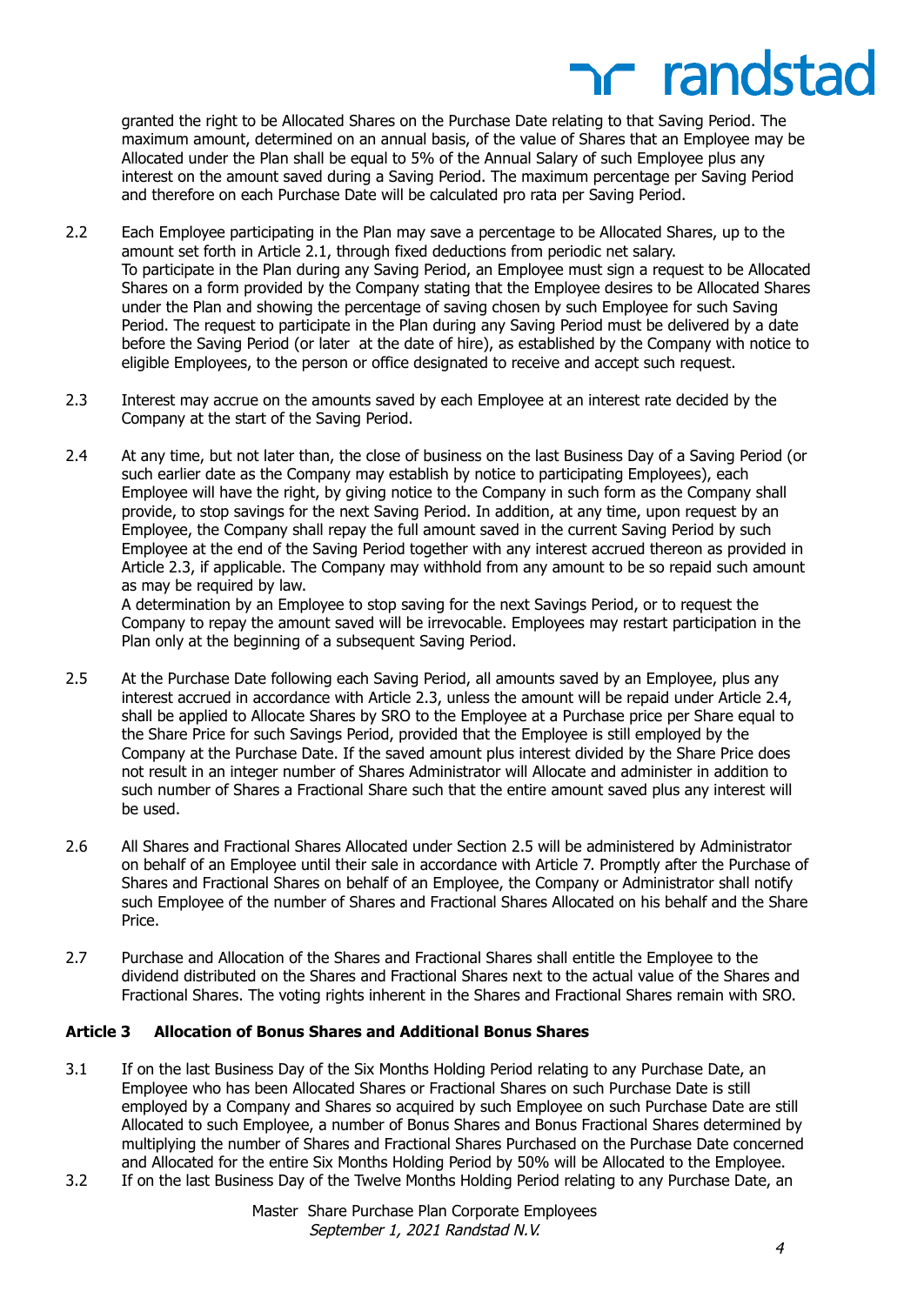Employee who has been Allocated Shares or Fractional Shares on such Purchase Date is still employed by a Company and Shares so acquired by such Employee on such Purchase Date are still Allocated to such Employee, a number of Additional Bonus Shares and Additional Bonus Fractional Shares determined by multiplying the number of Shares and Fractional Shares Purchased on the Purchase Date concerned and Allocated for the entire Twelve Months Holding Period by 50% will be Allocated to the Employee.

### **Article 4 Dividend**

- 4.1 In the event that a dividend is paid by Randstad on the Shares, SRO will separate and administer an amount equal to the total number of Shares Allocated and administered in the name of Employees times the dividend per Share after deducting the appropriate dividend withholding tax.
- 4.2 As soon as SRO administers a cash dividend in the name of Employees the Employee may decide within a certain timeframe to be announced by the Administrator to use such amount as follows: (i) deposit the amount received into the Employee's Money Account in tOption; or (ii) transfer the amount received to the Employee's personal bank account at any time; or (iii) use the amount received to Purchase and so be Allocated Shares (not Fractional Shares) to be added to the Employee's Share account in tOption.

In the event the Employee decides for option (iii), any amount not used to Purchase and be Allocated a full number of Shares (as the amount might not be enough to buy a full Share) will be deposited into the Employee's Money Account (see option (i)) and can be used to Purchase and be Allocated Shares at the next dividend payment date.

Former Employees can make a choice between option (i) and option (ii). In case the (former) Employee made no (timely) decision the Administrator will deposit the amount into the Money Account of the (former) Employee which amount can be transferred to the Employee's personal bank account at any time.

4.3 Such cash amount of dividend, received and administered by SRO on behalf of Employee in tOption, will ultimately be paid out and transferred to the personal bank account of Employee in the event that the Share position between SRO and Employee is settled in Accordance with clause 7.5 of this Plan.

### **Article 5 Modification**

- 5.1 The Executive Board shall have the sole discretion and authority to Allocate Shares, Bonus Shares and/or Additional Bonus Shares with such modified terms as it deems necessary or appropriate in order to comply with the laws of the country in which the Employee resides or is employed, to make the Plan as tax efficient as possible for Employees or for any other reason. All modifications shall be in compliance with the applicable law(s) and shall adhere to the principles as set out in the Plan as closely as possible.
- 5.2 Without limiting Article 5.1, SRO and/or the Executive Board as may be appropriate shall have the sole discretion and authority to adopt addenda to the Plan, applicable in any jurisdiction, under which Shares, Bonus Shares and/or Additional Bonus Shares may be Allocated subject to additional and/or modified terms and conditions, having regard to any securities, exchange control, taxation or social security laws, regulations or practice which may apply to any Employee, Administrator the Company or any Affiliated Company.
- 5.3 Subject to the provisions of the Plan, the Administrator shall have full authority and discretion to take any actions it deems necessary or advisable for the administration of the Plan, including, without limitation, the waiver of any conditions. All decisions, interpretations and other actions of Administrator shall be final, binding and conclusive on all Persons deriving rights under the Plan.

### **Article 6 Share Price**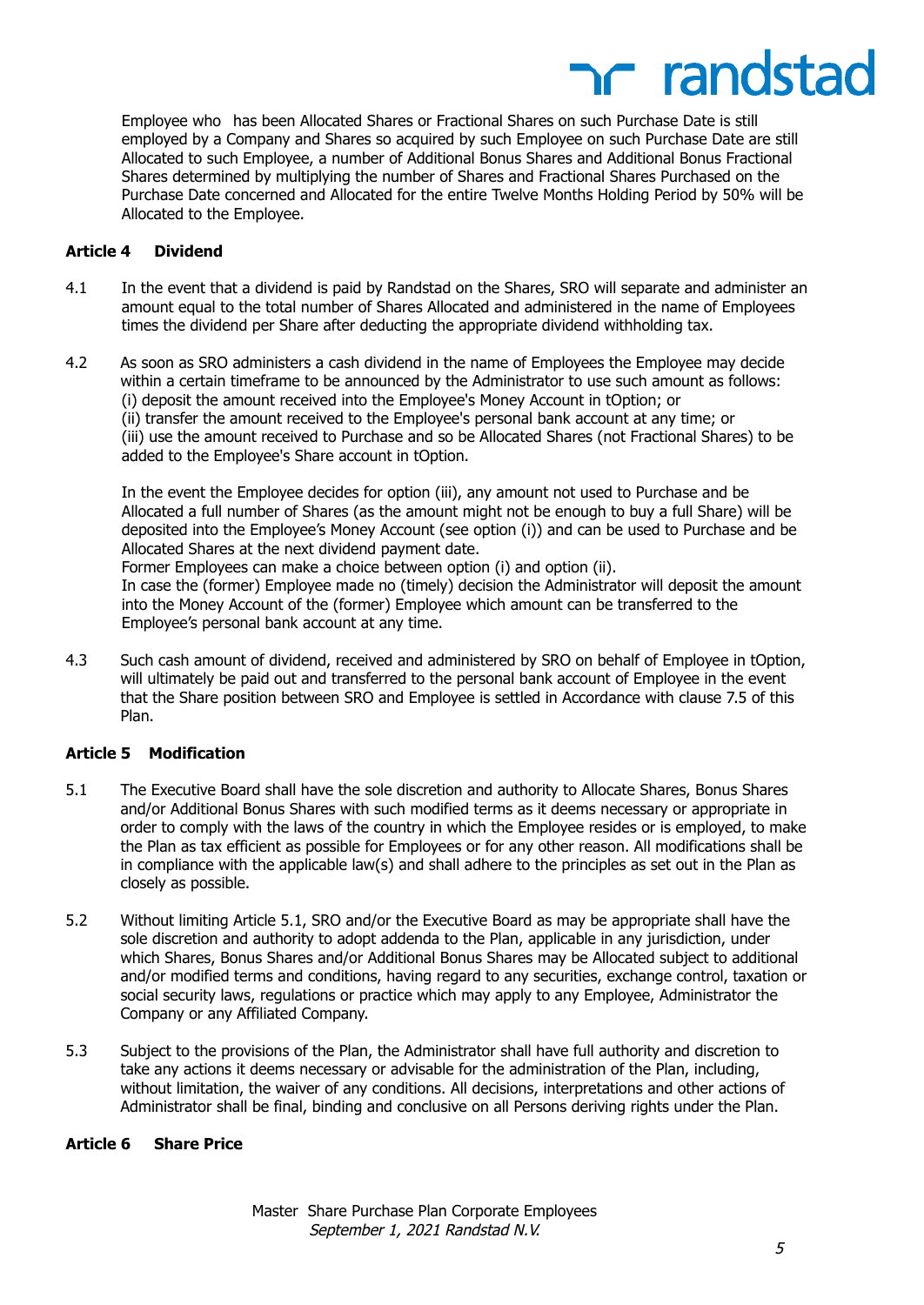6.1 The Share Price in relation to any Savings Period will be the closing price of the Shares on Euronext (or the applicable exchange) on the last Trading Day before the Purchase Date for such Savings Period. This date will be announced two months in advance.

### **Article 7 Sale of Shares**

- 7.1 Subject to this Article 7, Administrator will administer on behalf of each Employee all Shares and Fractional Shares Allocated to such Employee.
- 7.2 At all times Employee may request that Administrator sells on behalf of such Employee all Shares and Fractional Shares or a portion thereof Allocated to such Employee. Upon instruction Administrator/SRO will transfer to the personal bank account of the Employee an amount equal to the value of the number of Shares and/or Fractional Shares requested to be sold, on the day the request is received or the first Trading Day thereafter by Administrator against the Average of the Opening and Closing Price of the date the request is received by Administrator.
- 7.3 The Employee shall not bear any transaction costs related to the Purchase of Shares and Fractional Shares on the Purchase Date. Administrator and SRO will not assess any fee to an Employee for the administering of the Shares and Fractional Shares on his behalf.
- 7.4 The Plan is subject to the Company obtaining any approval or consent required under the listing rules of any established stock exchange or national market system on which Shares are listed or under any applicable laws, rules, or regulations of any governmental authority, including any relevant securities laws or share dealing codes. The Executive Board may determine that the Plan shall be subject to obtaining any approval or consent required under the rules of any applicable recognized securities exchange or under any applicable laws, rules, or regulations of any governmental authority, or to any relevant securities laws or share dealing codes.
- 7.5 In the event the employment of the Employee ends for any reason, Administrator will administer on behalf of former Employee all Shares and Fractional Shares, until Administrator sells, upon request and on behalf of former Employee, all Shares and Fractional Shares or a portion thereof Allocated to Employee. Shares and Fractional Shares Allocated to the former Employee after April 1, 2021 need to be sold within twenty-four (24) months after the former Employee left the Company.

In the event the Administrator does not receive a request of the former Employee to do so, the Administrator will proceed to sell the Shares and/or Fractional Shares at its own initiative and will transfer the sales proceeds of the Shares and/or Fractional Shares together with any cash balance to the Money Account that SRO administers on behalf of the Employee.

Provided that the former Employee shall keep the Administrator informed of its correct and up to date personal data, including but not limited to (email)address details and all personal bank account details, in accordance with article 12, the aforementioned twenty-four (24) month period does not apply to Shares and Fractional Shares Allocated to the former Employee before April 1, 2021, and therefore the Administrator will not proceed to sell the Shares and/or Fractional Shares Allocated to the former Employee before April 1, 2021 without a request thereto of the former Employee. With respect to the Shares and Fractional Shares that are administered by Administrator on behalf of former Employee at the moment of the end of the employment, all stipulations of the Plan remain unimpaired after the end of the employment unless explicitly provided otherwise. The sale of Shares and/or Fractional Shares upon request and on behalf of former Employee will take place in accordance with article 7.2. The Administrator and SRO will not charge any fee to a former Employee or his legal successors for administering the Shares and Fractional Shares on his behalf. The transfer of Shares and Fractional Shares to a personal bank account of any Employee or former Employee is excluded.

7.6 The former Employee shall inform the Administrator immediately in writing in case of any change in the personal data of the former Employee, including but not limited to (email)address details and all personal bank account details, in accordance with article 12. The Administrator and/or the Company are not liable for any damage as a result of late or not informing the Administrator about the changes.

> Master Share Purchase Plan Corporate Employees September 1, 2021 Randstad N.V.

**net randstad**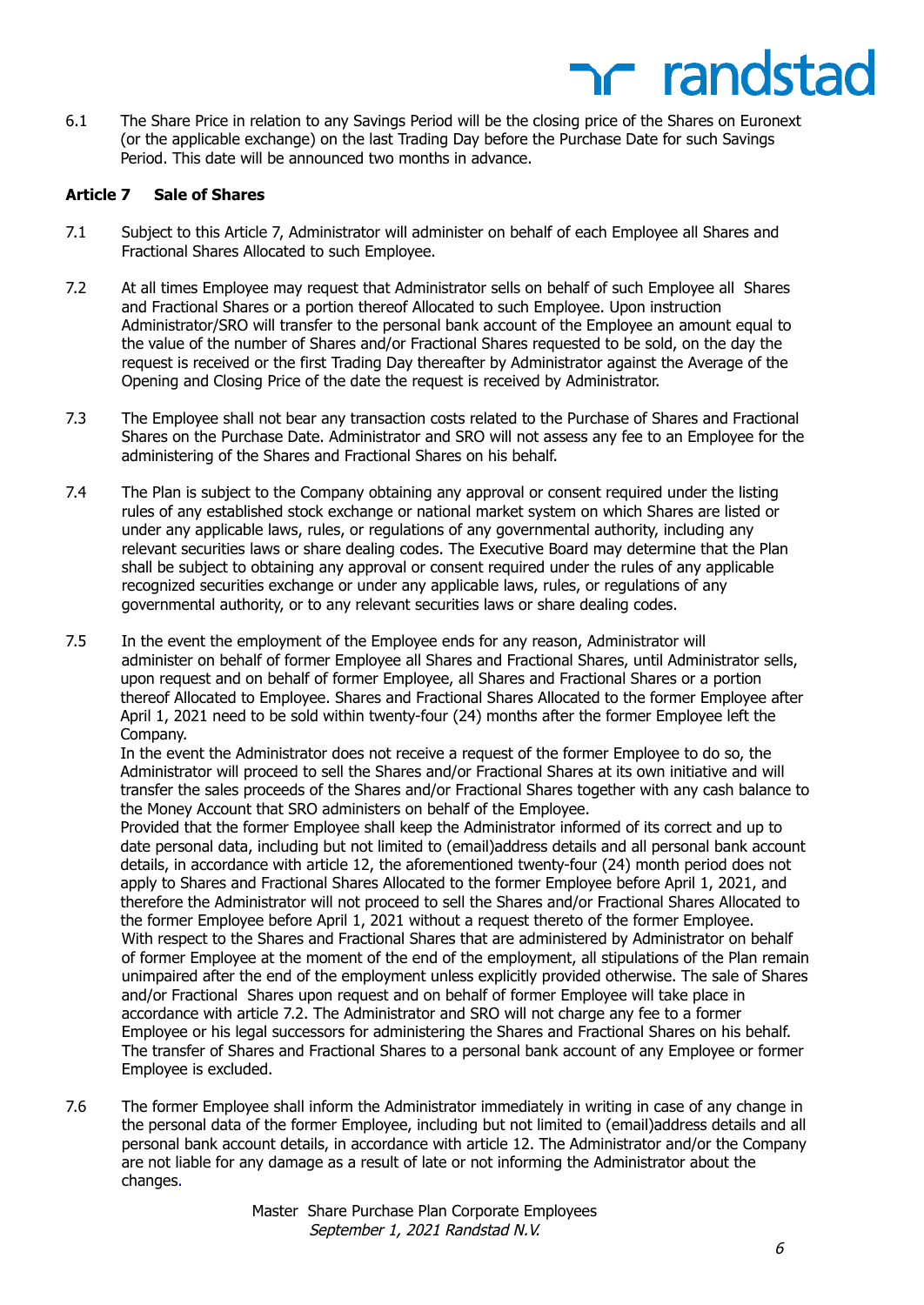### nc randstad

- 7.7 In the event the Administrator takes notice of the passing away of the (former) Employee, the Administrator will proceed to sell the Shares and/or Fractional Shares and settle in the same manner as a request to sell the Shares and/or Fractional Shares.
- 7.8 A claim for distribution of the value of the Shares, the Fractional Shares and the amount on the Money Account shall lapse five (5) years after the Administrator has sent a request to the former Employee to inform the Administrator on the correct personal bank account details of the former Employee.

### **Article 8 Taxes and social security premiums**

- 8.1 Any tax or social security contribution payable by an Employee with respect to the grant of the right to be Allocated Shares or Fractional Shares, the accrual of interest on the amounts saved, the allocation of Shares or Fractional Shares, the Allocation of Bonus Shares or Bonus Fractional Shares, the Allocation of Additional Bonus Shares or Additional Bonus Fractional Shares, or the maintaining or sale of Shares, Fractional Shares, Bonus Shares or Additional Bonus Shares will be for the account of the Employee.
- 8.2 Without limiting Article 8.1, the Company that is the employer of an Employee may withhold any amount and make any arrangement as it considers necessary to meet any liability of an Employee for taxation or social security contributions in respect of the grant of the right to be Allocated Shares or Fractional Shares, the accrual of interest on the amounts saved, the allocation of Shares or Fractional Shares, the Allocation of Bonus Shares or Bonus Fractional Shares, the Allocation of Additional Bonus Shares or Additional Bonus Fractional Shares, or the maintaining or sale of Shares, Fractional Shares, Bonus Shares or Bonus Fractional Shares, or Additional Bonus Shares or Additional Bonus Fractional Shares (or any other benefit received under this plan). These arrangements may include the sale of any Shares, Fractional Share, Bonus Share or Additional Bonus Share, and application of the net proceeds there from, on behalf of an Employee unless the Employee satisfactorily proves that he has discharged the liability himself. By participating, the Employee authorizes the Company to make whatever deduction(s) or withholding(s) from his Annual Salary, bonus or other non-regular salary payments that may be required by such laws and regulations.
- 8.3 For Employees in each country, all values of Shares and Fractional Shares are in EURO.

### **Article 9 Change of Control**

- 9.1 In the event that Administrator and/or the Company is subject to a Change of Control, the Shares shall be subject to the applicable legal documentation relating to such Change of Control. Such documentation may make any changes in the terms of the Plan to which the parties to the transaction may agree and may change or eliminate the rights of any Employees affected by the transaction, but may not eliminate any Employee's rights to the return of the amounts he has saved plus accrued interest, not yet applied to the allocation of Shares.
- 9.2 The grant of the right to be Allocated Shares or Fractional Shares pursuant to the Plan shall not affect in any way the right or power of Administrator and/or the Company to make adjustments, reclassifications, reorganizations or changes of its capital or business structure, to merge or consolidate or to dissolve, liquidate, sell or transfer all or any part of its business or assets.
- 9.3 In the event of a transaction that constitutes a Change of Control with respect to Administrator and/or the Company, the Administrator may make any changes to the Plan, including additional sections, that it deems necessary, taking into account the interests of Administrator and/or the Company and the Employees.

### **Article 10 Employment**

10.1 Neither the grant of the right to be Allocated Shares or Fractional Shares, nor the Plan itself, nor any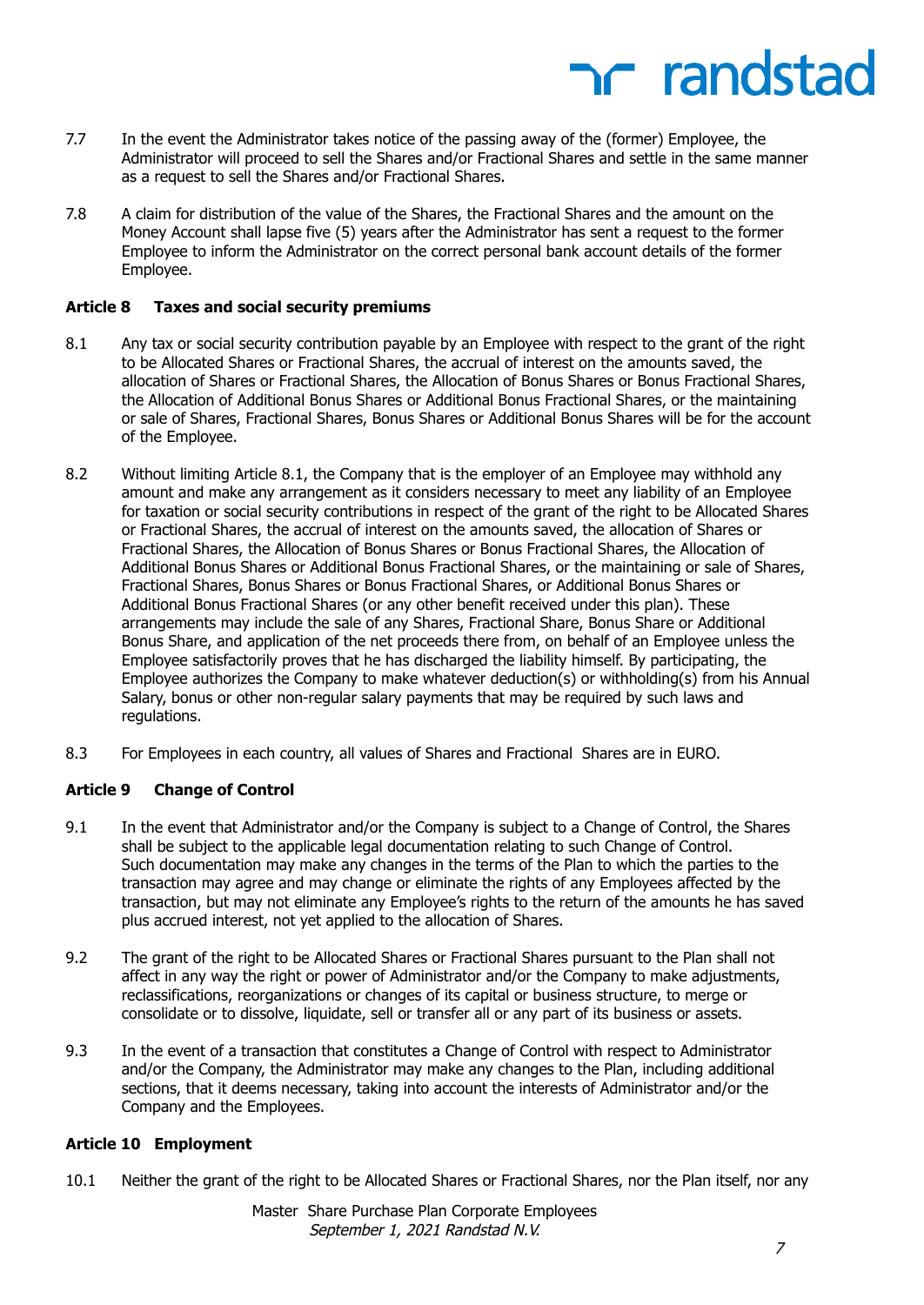# **net randstad**

provision therein shall be interpreted as an obligation of the Company to employ any Employee for a certain period of time or to guarantee him a certain salary or position or a limitation in any respect of the right of the Company to terminate such Employee's employment or other relationship with the Company at any time. Furthermore, the present, future or continued employment of the Employee is in no way contingent upon the Employee agreeing to participate in the Plan.

### **Article 11 Insider dealing rules**

- 11.1 By accepting the right to be Allocated Shares, the Employee agrees to adhere to the Global Policy Insider dealing rules on the prevention of insider dealing as it may be in force from time to time or similar regulations issued by the Company, and to the applicable legal provisions regarding insider dealing.
- 11.2 Shares or Fractional Shares shall not be sold under the Plan unless the sale of such Shares or Fractional Shares comply with (or are exempt from) all applicable requirements of law, including without limitation securities laws and regulations, and the regulations of any stock exchange or other securities market on which the Company's securities may then be traded.

### **Article 12 Notices**

- 12.1 Notices pursuant to the Plan to be submitted by Administrator to an Employee shall be deemed to be addressed correctly if sent to the email address of the Employee set forth in the records of Administrator and to a former Employee in accordance with Article 7.6.
- 12.2 Notices pursuant to the Plan to be submitted by an Employee to the Company, SRO or Administrator shall be in the forms provided by the Company or Administrator and shall be deemed to be addressed correctly if sent to Randstad N.V., Diemermere 25, 1112 TC, Diemen, the Netherlands, except to the extent SRO, the Company or Administrator has provided written notice to the Employee containing different instructions.

### **Article 13 Data Protection**

13.1 The Employee understands that the Company will process his personal data collected directly from him or via the Company that is the employer of the Employee (including name, contact details, email address, country, address, date of birth, gender and national number) for the purposes of offering him the opportunity to participate in the Plan, as well as to comply with any related legal and regulatory obligations of the Company, SRO and the Administrator to which they are subject to. The processing of personal data includes that it will be disclosed as necessary to third parties (including SRO, Administrator and IT services providers).

The Company will put in place appropriate safeguards as required by applicable law if personal data is transferred to third countries (including those outside the European Economic Area).

Personal data will be kept at least for the duration of the Employee's participation in the Plan and no longer than required to comply with legal and regulatory requirements.

The Employee has the right to request access to and rectification or erasure of his personal data or restriction of processing concerning his personal data subject or to object to processing as well as the right to data portability and to lodge a complaint with the data protection supervisory authority. The Employee understands that, in particular cases (for instance, due to legal requirements) the Company may not be able to make your request effective right away. The Employee can contact the Data Protection Officer of Randstad at [privacyofficer@randstad.com.](mailto:privacyofficer@randstad.com)

### **Article 14 Timing and termination**

- 14.1 This Plan is effective as of October 1, 2006 and has been amended from time to time. The latest version being this one, dated September 1, 2021, until further notice.
- 14.2 SRO and/or the Executive Board as may be appropriate may amend, suspend or terminate the Plan at any time for any reason. The Company shall, to the extent possible, comply with existing rights of Employees pursuant to the Plan.

Master Share Purchase Plan Corporate Employees September 1, 2021 Randstad N.V.